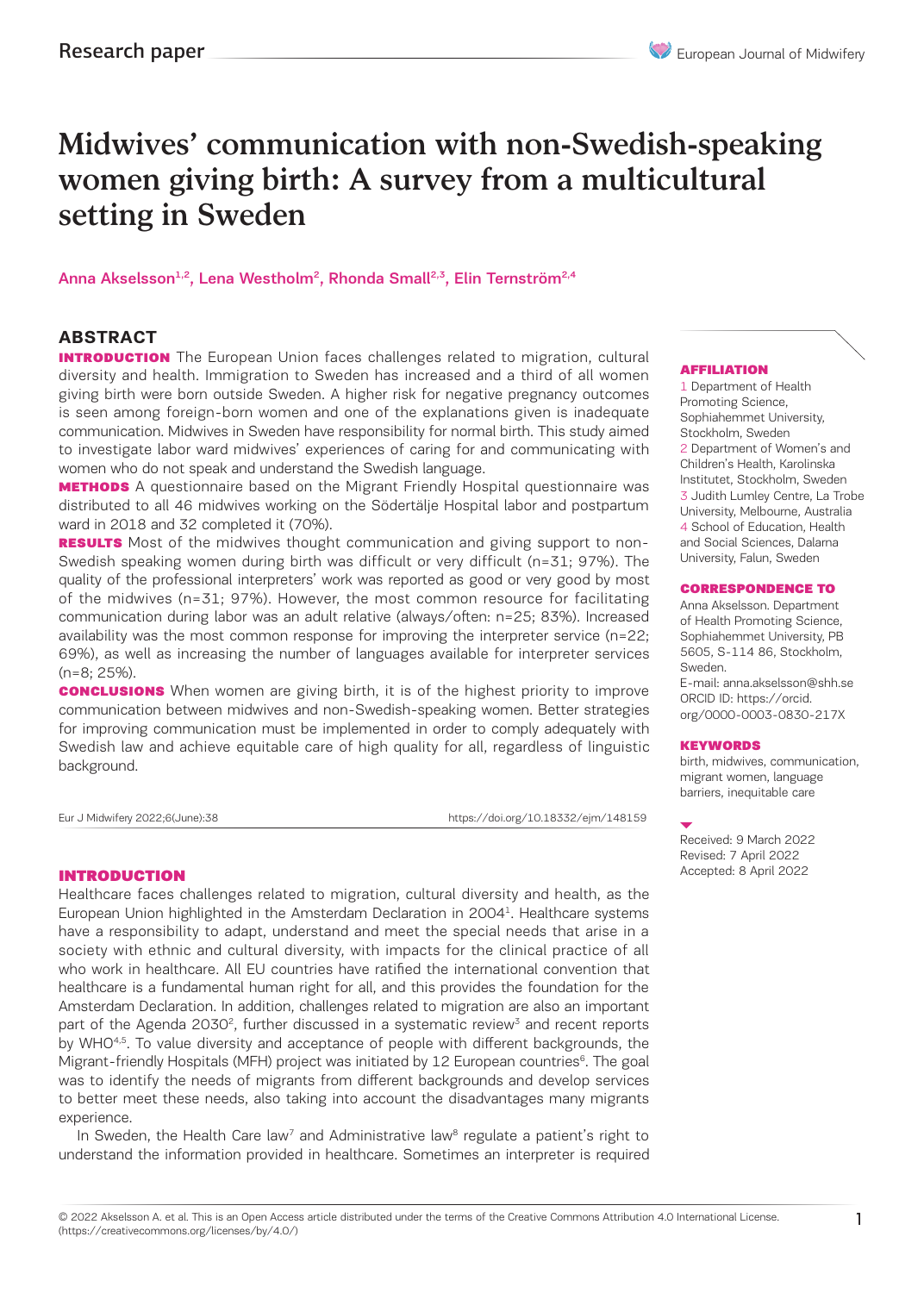for these laws to be followed. Further, according to the Patient law<sup>9</sup>, information must be adapted to the recipient's age, maturity, experience, linguistic background and other individual conditions. The person providing the information must, as far as possible, ensure that the recipient has understood the content and meaning of the information provided. The Patient law also recommends, though does not mandate, that caregivers use interpreters, but not the relatives of patients. The caregiver's guide for Stockholm, the largest region in Sweden, emphasizes the importance of using an interpreter when necessary, to maintain patient safety<sup>10</sup>.

There is wide variation in levels of both education and experience among interpreters in Sweden and a clear definition of the profession is lacking. In Sweden there are 1123 interpreter authorizations (language authorizations, not individuals) and this is the only protected professional title $11,12$ . Of those, 188 have special competence for interpreting in healthcare. Most of the interpreters working in healthcare are called 'other interpreters' and they are not obliged to have any special education or degree. The number of authorizations per year have decreased from 94 in 2018 to 27 in 2020 (due to the COVID-19 pandemic) $11,12$ .

According to the World Health Organization and Swedish midwifery guidelines, a key aspect of midwives' work during pregnancy and birth is to convey information and provide advice, support, a sense of security and continuity of  $care<sup>13,14</sup>$ . A midwife should have a holistic, ethical approach and care for and respect a woman's autonomy, integrity and dignity. Further, the knowledge and experiences of women and their families should be recognized and considered in providing care.

Healthcare professionals in maternity care have reported challenges when caring for migrant women, fearing that they are not providing adequate care $15,16$ . Not receiving accurate obstetric and medical histories due to women's lack of proficiency in English is one of the challenges as is resorting to using women's relatives or friends as  $interpreters<sup>15</sup>$ . Even when interpreter services are available, there can be challenges in accessing the service, often due to lack of availability at short notice outside normal working hours.

In Sweden in 2019, 30.1% of women who gave birth were born in another country and this proportion has increased gradually over several decades, from 11.1% in 1973<sup>17</sup>. Some groups of women who have migrated to Sweden have higher risk of negative pregnancy outcomes than those born in Sweden $^{18}$ , and problems with communication is one of the reasons<sup>19</sup>. Little is known about how labor ward midwives working in multicultural contexts in Sweden, manage caring for and communicating with women who do not speak and understand the Swedish language. This study aimed to explore their experiences.

### METHODS

The study was conducted in a multicultural setting, Södertälje municipality in Stockholm, Sweden, where more than half the inhabitants are of foreign background and 49.9% of women of reproductive age (15–49 years, WHO definition) were born outside Sweden<sup>20</sup>. A questionnaire (Supplementary file) was distributed to all 46 midwives working on the Södertälje labor and postpartum ward in March 2018. The labor and postpartum ward is on the same floor and all the midwives work in both wards. The midwives received information about the study at a staff meeting and by email. Thereafter, the study information and questionnaire were placed in all midwives' personal mailboxes. The midwives had three weeks to submit the questionnaire and a reminder was sent by the midwife-incharge after three weeks. Completed questionnaires could be placed in a box on the ward.

The questionnaire used in this study was based on the Migrant Friendly Hospital questionnaire, a validated questionnaire often used in projects focusing on adapting healthcare to the needs of migrant populations<sup>21</sup>. The original questionnaire was modified for the study group and setting, after verbal agreement with the authors. The adjusted questionnaire was piloted by five midwives, a professional interpreter and a researcher not involved in the project. The final questionnaire covered respondent background information about age, work experiences, mother tongue and how often they cared for women with limited knowledge of the Swedish language. The outcome variables comprised aspects of the experience of caring for migrant women. These were: views about communicating and supporting women when giving birth; details of the most common languages encountered and the resources they used to facilitate communication; and experiences and views of the quality of interpreter services when used and suggestions for improving communication with women. The questionnaire comprised a mix of closed response and open-ended questions and the last question was an optional open-ended question to add any further comments.

All data from the questionnaires were imported to Excel by LW and AA and analyzed descriptively. We calculated respondents' age (mean and range) and mean years in the profession. For all outcome variables, we calculated the number of responses (n) and proportion (%). The midwives answered the questionnaire anonymously and participation was voluntary. The study was approved by The Swedish Ethics Board (record number 2017/1312-31/5). There is a plan to repeat the study in the near future for comparison purposes.

### RESULTS

Of the 46 midwives who received a questionnaire, 32 responded (69.6%). The midwives' mean age was 45 years (range: 28–65). They had worked in their profession from six months to 35 years (mean 12 years). Twenty-seven (84.4%) had Swedish as their mother tongue.

As shown in Figure 1, the midwives often cared for women with limited knowledge of the Swedish language. All the midwives (n=32; 100%) indicated that the most common language among women they cared for was Arabic. The second most common languages were Farsi (n=9; 28.1%) and Russian (n=9; 28.1%), followed by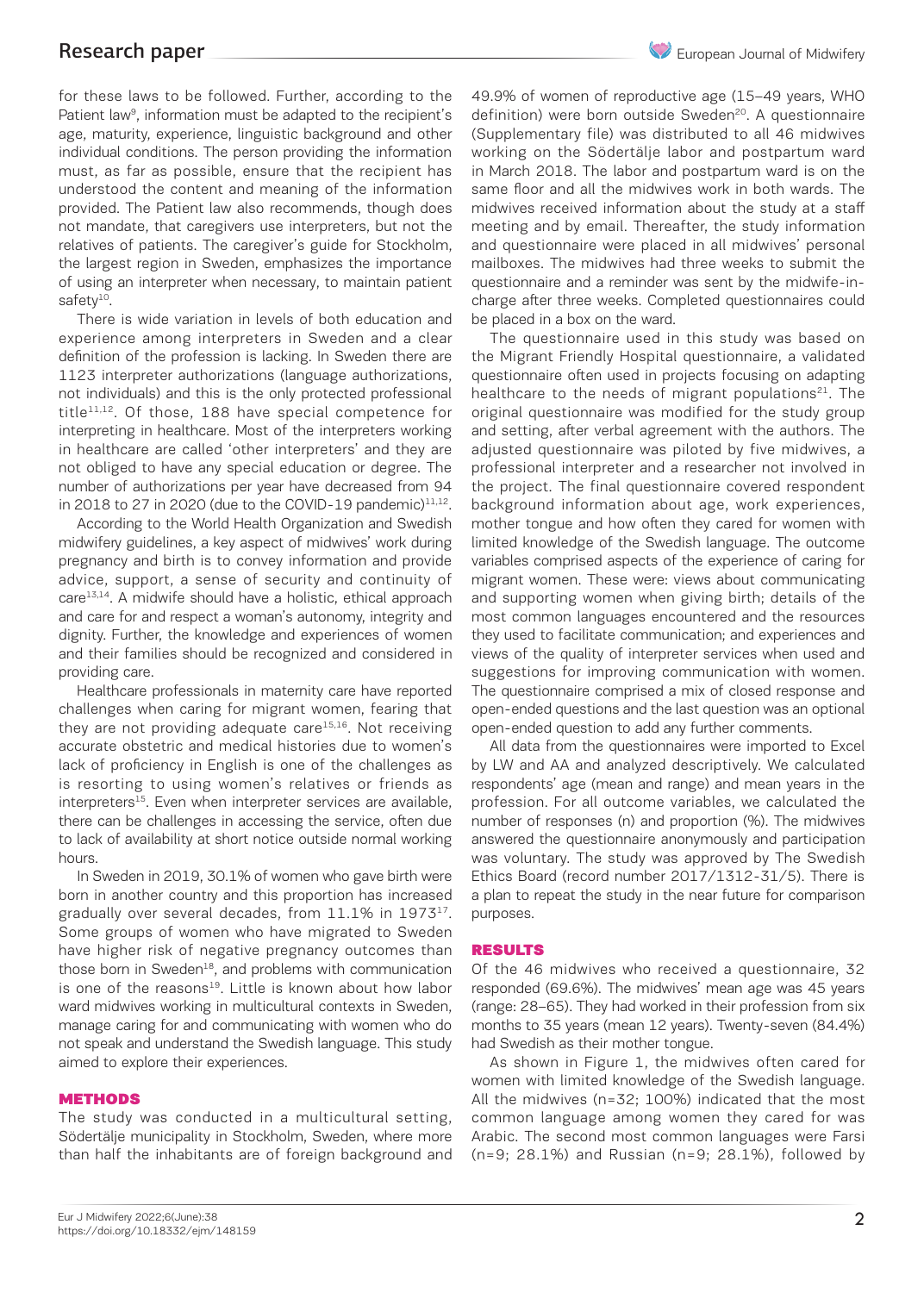*Figure 1. How often the participant midwives cared for women with limited knowledge of the Swedish language (N=32)*



Turkish (n=7; 21.9%). Less common languages were Syrian, Polish, English, Spanish, Baltic languages, Kurdish, Tigrinja, Romanian, Bosnian Serbo-Croatian, and Urdu.

communication and giving support to non-Swedishspeaking women during birth was difficult (n=22; 73.3%) or very difficult (n=7; 23.3%). One thought it was easy de very annoate (if 7, 20.0%). One thought it was easy work is given in raste 1.<br>(3.3%) and no one thought it was very easy (missing=2). All To the question 'From your experience of usir midwives (n=32) thought a professional interpreter should matures (1-52) chought a protessional interpreter should protessional interpreters, in what ways can the interpretent facilitate communication with non-Swedish-speaking service be improved if you feel that improvement women. About half preferred an interpreter on site (n=15; world. About half preferred an interpreter on site  $(n-15)$ , 46.9%), a third by phone (n=10; 31.0%) and a fifth had no preference (n=7; 21.9%). The resources the midwives used to facilitate communication are shown in Figure 2.

Of the responding midwives (n=30; missing=2), an adult or the responding midwives (n=50; missing=2), an addit services (n=6; 25.0%). The atternative imformative<br>relative of the patient was the most commonly used resource to get access to professional interpreting service for facilitating communication with non-Swedish-speaking ror racilitating communication with non-Swedish-speaking crosen by five midwives (15.6%) and one (3.1%) answ<br>women on the labor ward (always or often: n=25; 83.3%). 'No improvement is needed, it is good enough right nov Eleven midwives of 31 (missing=1) (35.5%) always or often Other suggestions for improvement were conveyed to the professional interpreter by phone while pine midwives (20.0%). Free to the hydrogeness is also also also also used an interpreter by phone, while nine midwives (29.0%) mentioned in free text that they used other resources, which were connected to availability of interpreting service<br>Speaked accompanity has all bilingual dayles (CPD), hady access during used and airly bities, interpretate included community-based bilingual doulas (CBD), body language, a friend of the patient interpreting by phone, sign site employed by the hospital and faster access to<br>In presence (n=7; 20) and the mission is bedde midwires the midwires the midwidwidwidwidwidwidwidwidwidwidwid language or an App called 'language in healthcare'.

In relation to the quality of the work of professional access interpreters, 62.1% (n=18) judged it to be good and 34.5% (n=10) very good (missing=3). Seventeen (65.4%), reported that the interpreters were often available on time, with nine

Most of the responding midwives thought that medical information accurately always or often, with nine<br>Most of the responding midwives thought that medical information accurately always or often, with nine (34.6%) answering sometimes or seldom to this query english, Spanish, Baltic languages, Kurdish, Tigrinja, (missing=6). Eighteen (66.7%) of the responding midwives (missing=5) felt certain that the interpreters conveyed medical information accurately always or often, with nine (33.3%) answering sometimes or seldom. More information speaking women during birth was difficult (n=22; 73.3%) about the midwives' views on the quality of the interpreters' work is given in Table 1.

To the question 'From your experience of using professional interpreters, in what ways can the interpreter service be improved if you feel that improvement is possible?' where the midwife could nominate a range of alternatives, 'Improve the interpreters' availability' was the most common answer (n=22; 68.8%) and second was an ince (ii-7; 21.9%). The resources the rindwives used Thiost communitatiswer (ii-22; 00.0%) and second was an<br>Itate communication are shown in Figure 2. The increased number of languages available for interpreting services (n=8; 25.0%). The alternative 'Information on how to get access to professional interpreting services' was chosen by five midwives (15.6%) and one (3.1%) answered 'No improvement is needed, it is good enough right now'.

> Other suggestions for improvement were conveyed in free text by twelve midwives (37.5%). Most suggestions were connected to availability of interpreting services: access during weekends and nighttime, interpreters on site employed by the hospital and faster access to an interpreter when requested. Other recommendations were access to community-based bilingual doulas (CBDs) and female interpreters on the labor ward. Also, the midwives wanted more professional and accurate interpreters who do not add their own values to the interpretation. In addition,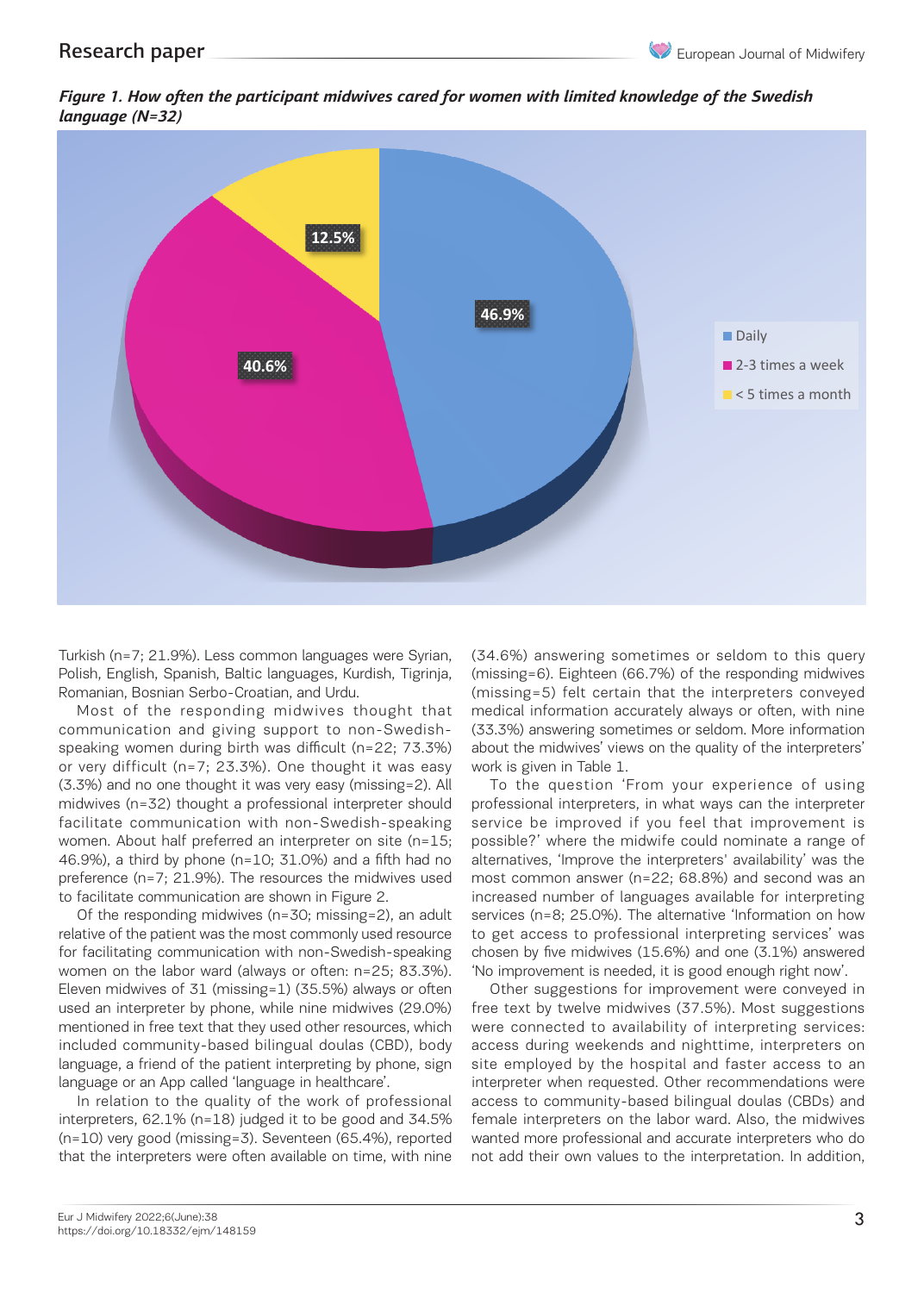

*Figure 2. Resources midwives used to facilitate communication with non-Swedish-speaking women*

*Table 1. The midwives' thoughts on the quality of the interpreters' work*

| <b>Responses</b> | You feel certain that<br>the interpreters convey<br>the medical information<br>correctly<br>$(n=27)$<br>$\%$ | Interpreters ask you for<br>clearance to confirm<br>that they understood<br>correctly<br>$(n=29)$<br>$\frac{0}{0}$ | <b>Interpreters present</b><br>themselves and explain<br>their role<br>$(n=26)$<br>$\frac{1}{2}$ | Interpreters make sure<br>you understand the<br>message the patient<br>tries to convey to you<br>$(n=27)$<br>$\%$ |
|------------------|--------------------------------------------------------------------------------------------------------------|--------------------------------------------------------------------------------------------------------------------|--------------------------------------------------------------------------------------------------|-------------------------------------------------------------------------------------------------------------------|
| Never            | $\Omega$                                                                                                     | $\Omega$                                                                                                           | $\Omega$                                                                                         | $\circ$                                                                                                           |
| Seldom           | 7.4                                                                                                          | 17.2                                                                                                               | O                                                                                                | 3.7                                                                                                               |
| Sometimes        | 25.9                                                                                                         | 41.4                                                                                                               | 11.5                                                                                             | 44.4                                                                                                              |
| Often            | 51.9                                                                                                         | 37.9                                                                                                               | 38.5                                                                                             | 40.7                                                                                                              |
| Always           | 14.8                                                                                                         | 3.4                                                                                                                | 50.0                                                                                             | 11.1                                                                                                              |

they wanted clearer guidelines from hospital management concerning the use of interpreters and education on how to communicate with an interpreter by phone.

The questionnaire concluded with an open-ended question where the midwives could convey any further thoughts about communication with non-Swedish speaking women. Nine midwives (28.1%) added information here. Comments included that it was helpful to have CBDs assisting with communication. Access to interpreters in emergency situations, a common occurrence on the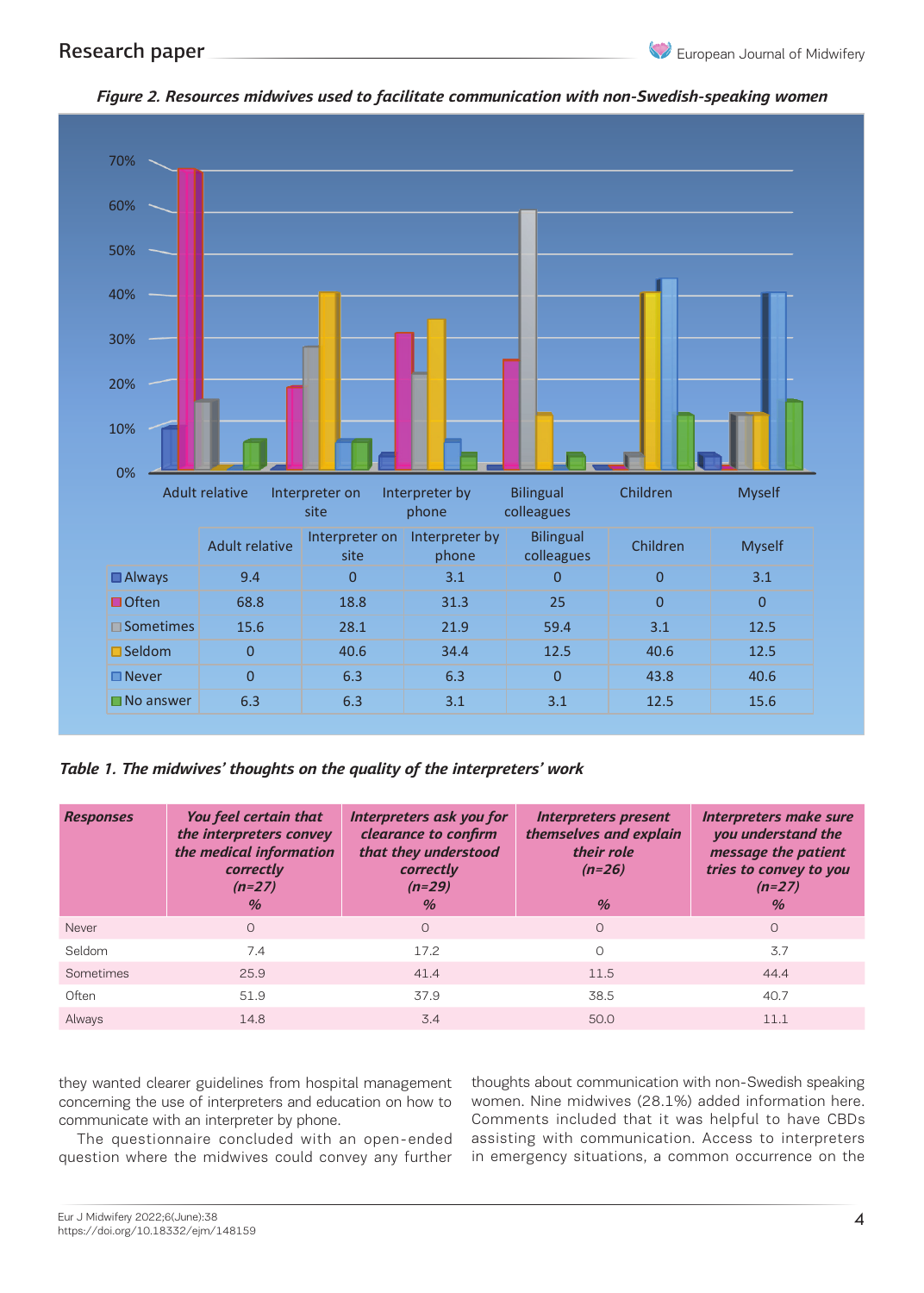labor ward, was difficult and there was often no time to find an interpreter. One midwife suggested it would be helpful with an on-call easy to access interpreter service. Another suggested that the hospital should employ an Arabic interpreter, who could be accessible at all times. As one midwife concluded: 'It is important to create good conditions to be able to access interpreters during births while maintaining safety, integrity and respect for the mother'. If interpreters were more accessible, on site or by phone, they would be used more frequently.

### **DISCUSSION**

The majority of the midwives reported that communication and giving support to non-Swedish-speaking women during birth was difficult or very difficult and more access to interpreters would facilitate their work. The most common resource for communication with a non-Swedish-speaking woman during birth was an adult relative. Even when using a professional interpreter, only 67% always/often felt certain that the medical information was interpreted correctly. Areas of improvement, according to the midwives, would be increased availability of interpreters and clearer directives from hospital management that interpreters should be used during birth.

For equitable, safe and person-centered high-quality healthcare, good communication is central<sup>22</sup>. Patients are more satisfied with communication via a professional interpreter and mistakes associated with communication also decrease<sup>23</sup>. Giving birth is a significant event in a woman's life<sup>24</sup> and communication and support by the midwife are critical. Fear of childbirth is also known to be more common among foreign-born women<sup>25</sup>. Even though lack of a common language could not be seen as the main reason for the increased fear among foreign-born women, being understood and receiving the right information is crucial to feeling safe during pregnancy and childbirth<sup>26</sup>. The participating midwives in this study felt that communication and support was difficult or very difficult when assisting non-Swedish-speaking women giving birth. Using an interpreter did facilitate the communication, but the interpreter service on the labor ward was mostly impossible to schedule and therefore a reason for not using an interpreter. The midwives had a number of suggestions for improvement. Interestingly, the results showed that it was also quite common for the midwives to facilitate communication by using their own language skills or a bilingual colleague. These figures would probably have been even higher if fewer of the respondents had Swedish as their mother tongue.

It is possible that improving cultural competence could facilitate the midwives' communication with the migrant women giving birth, as has been shown in a study in the ORAMMA project (including three European countries)<sup>27</sup>. The midwives' knowledge, skills and cultural competence significantly increased after culturally sensitive maternity care training.

The findings from our study show that the availability and quality of the interpreting service needs to be improved. Most commonly, the midwives had to rely on an adult relative for help with communication which was clearly unsatisfactory and not recommended<sup>28</sup>. This is similar to previous findings in a study of midwives from Ireland<sup>15</sup>. Many disadvantages of letting adult relatives interpret have been described, such as the risk of information being filtered, the conversation being inhibited or censored, and the relative protecting the patient from unpleasant information<sup>28</sup>.

An on-site professional interpreter employed by the hospital was one of the midwives' suggestions for improvement. This interpreter would preferably speak the most common language, Arabic in this setting, something also recommended in other reports and studies<sup>28,29</sup>. Another idea proposed by the midwives to facilitate communication during labor, was to cooperate with community-based bilingual doulas (CBDs) who accompany and support women in labor. Support in labor, both physical and emotional, from a doula has been associated with positive experiences of care and for migrant women, improved communication and information-sharing<sup>30-32</sup>. Interviews with women and doulas have also revealed that doulas can have a positive impact on maternal emotional wellbeing, by reducing anxiety, sadness and stress, and increasing self-esteem and self-efficacy<sup>33</sup>.

The Swedish National Board of Health and Welfare reported in 2016 that there is a lack of interpreters in Sweden, particularly accredited interpreters in healthcare, and the demand is continually increasing<sup>29</sup>. Further, assignments in healthcare may be rejected by interpreters due to lower remuneration. This can lead to serious consequences for patient safety and integrity, but also affects the efficiency and workload of the healthcare staff. These structural issues in provision of interpreter services need urgent attention, so that language barriers can be appropriately addressed, and equitable care can be given to all $34$ , especially for such a significant life event as giving birth.

According to the Swedish Healthcare law<sup>7</sup>, the goal is good health and care on equal terms for the entire population. To be able to fulfill this goal, communication with non-Swedish-speaking women giving birth must be improved by having better access to accredited interpreters. Additionally, the Patient law<sup>9</sup> stipulates a person's right to receive information according to linguistic background. It would also likely be beneficial to have female interpreters in obstetric settings as there are such special circumstances $34$ . The experiences and recommendations of health caregivers, such as the midwives in this study, should inform decisionmaking to improve interpreting services in healthcare settings, including review and improvements in the training of interpreters and in the training of staff to work with interpreters. More research is needed within the field of healthcare and migrant women, and the healthcare providers need to be culturally competent<sup>3</sup>. Further, professional interpreters should be provided at each care encounter, as outlined in a systematic review, exploring migrant women's experiences of pregnancy, childbirth and maternity care<sup>3</sup>.

### **Strengths and limitations**

No previous Swedish study has investigated midwives'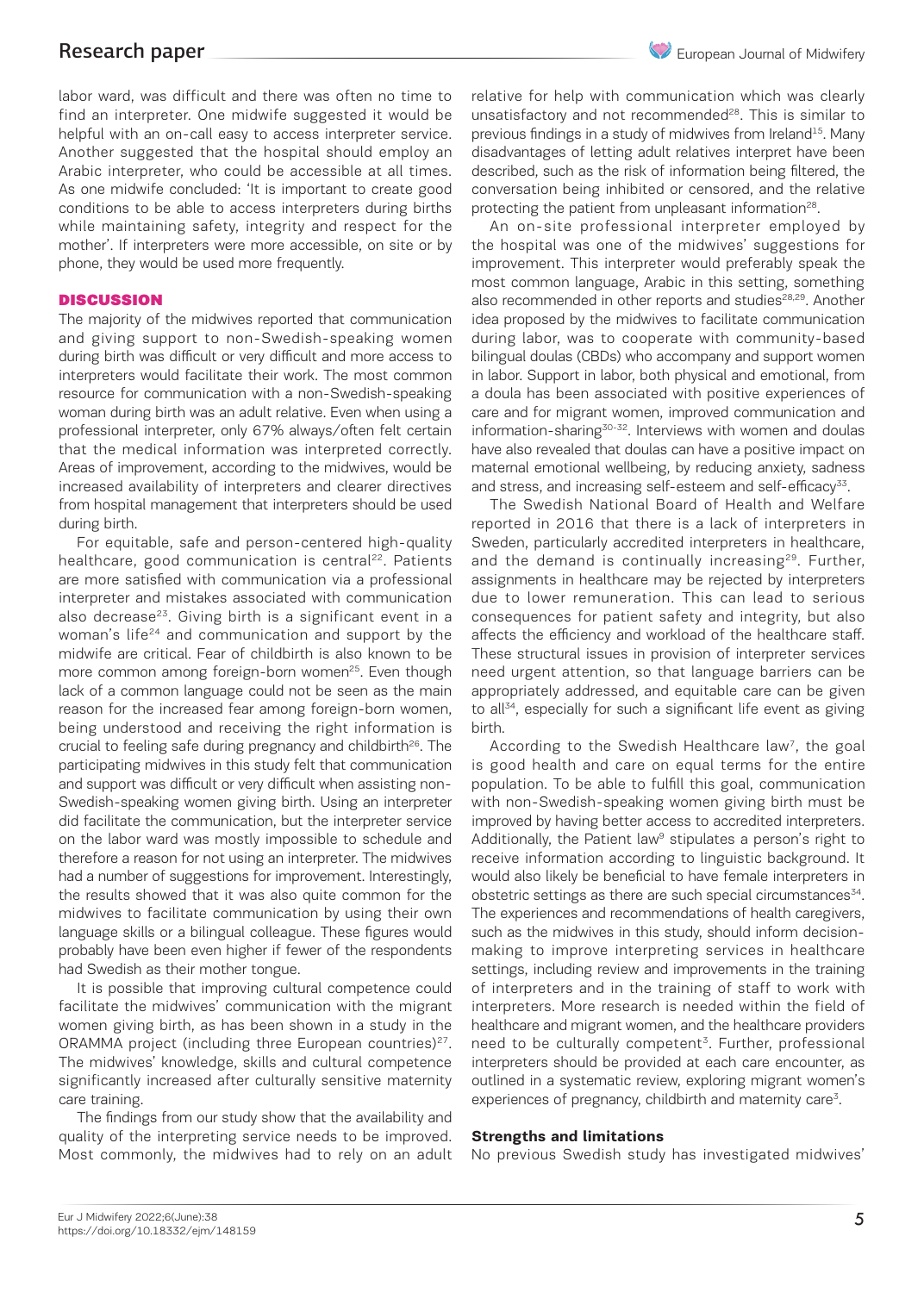experiences of communicating with women not fluent in the Swedish language. The study was performed in a municipality with a high prevalence of births to migrant women and therefore the participating midwives had significant experience of caring for foreign-born women. Half the inhabitants in Södertälje are of foreign background in comparison with 33.9% in the whole of Stockholm $35$ . The study questionnaire had been validated and previously used in several Migrant Friendly Hospital projects $21,36$ . The response rate of 70% is better than many studies of busy health professionals and the midwives who participated varied in age and number of years in the profession. All these aspects are strengths of the study.

There are some limitations, of these being a single hospital study and the findings may not be representative of the experiences of midwives in all labor wards. Yet these midwives have a great deal of experience in caring for non-Swedish-speaking women and in accessing all the available resources for communicating with them, and still they found it challenging.

Attrition bias could have affected the results as 30% chose not to complete the questionnaire and reasons for non-response were not collected. The midwives who were especially interested in the care of non-Swedish-speaking women might have been more likely to respond. However, in relation to the aim of the study, this was probably not a significant issue. Lack of time is likely to have contributed to non-response due to the high workloads in the labor ward. The availability of interpreters is more limited in rural areas of Sweden so a more representative sample of Swedish midwives would likely have increased the proportion reporting difficulties. Likewise, access to interpreters and systems for using them in areas with fewer migrant women giving birth are likely to be even more inadequate. Further research into midwives' experiences caring for migrant women across a range of hospitals in Sweden would help to confirm the findings of the current study which suggest that significant improvements are needed.

### CONCLUSIONS

Since almost one-third of women giving birth in Sweden are born abroad, greater investment in improving communication with those not speaking Swedish is needed to fulfil expectations of equitable healthcare provision. For migrant women, giving birth may also be the first contact they have with the healthcare system and an opportunity to lay the foundations for confidence in healthcare in their new country. For this to occur successfully, and to reduce known adverse pregnancy outcomes among migrant women, good communication is vital. Midwives are key providers of maternity care and must be supported with the necessary resources to provide excellent and equitable care for all women and their families, including accessible and highquality interpreting services.

### REFERENCES

1. The Amsterdam Declaration: Towards Migrant-Friendly Hospitals in an ethno-culturally diverse Europe. European Commission; 2002. Accessed April 7, 2022. https://ec.europa.eu/health/ph\_projects/2002/ promotion/fp\_promotion\_2002\_annex7\_14\_en.pdf

- 2. Irvine S, ed. Migration and the 2030 Agenda: A Guide for Practitioners. International Organization for Migration; 2018. Accessed April 7, 2022. https://publications. iom.int/system/files/pdf/sdg\_en.pdf
- 3. Fair F, Raben L, Watson H, Vivilaki V, van den Muijsenbergh M, Soltani H. Migrant women's experiences of pregnancy, childbirth and maternity care in European countries: A systematic review. PLoS One. 2020;15(2):e0228378. doi:10.1371/journal.pone.0228378
- 4. Fact sheets on sustainable development goals: health targets: Migration and Health. World Health Organization; 2017. Accessed April 7, 2022. https://www.euro.who. int/\_\_data/assets/pdf\_file/0014/352130/10.7-SDG-Fact-sheet-Migration-and-Health\_FINAL.pdf
- 5. Report on the health of refugees and migrants in the WHO European Region: No PUBLIC HEALTH without REFUGEE and MIGRANT HEALTH. World Health Organization; 2018. Accessed April 7, 2022. https://apps.who.int/iris/bitstream/hand le/10665/311347/9789289053846-eng.pdf
- 6. Bischoff A, Chiarenza A, Loutan L. "Migrantfriendly hospitals": a European initiative in an age of increasing mobility. World Hosp Health Serv. 2009;45(3):7-9. Accessed April 7, 2022. https:// www.researchgate.net/profile/Antonio-Chiarenza/ publication/41410658 Migrant-friendly hospitals a European\_initiative\_in\_an\_age\_of\_increasing\_mobility/ links/0deec5385f334a4257000000/Migrantfriendly-hospitals-a-European-initiative-in-an-age-ofincreasing-mobility.pdf
- 7. Hälso- och sjukvårdslag (2017:30). Health care law (2017:30). Regulation in Swedish. Sveriges Riksdag; 2017. February 9, 2017. Accessed April 7, 2022. https://www.riksdagen.se/sv/dokument-lagar/ dokument/svensk-forfattningssamling/halso--ochsjukvardslag\_sfs-2017-30
- 8. Förvaltningslag (2017:900). Administrative Law (2017:900). Regulation in Swedish. Sveriges Riksdag; 2017. September 28, 2017. Accessed April 7, 2022. https://www.riksdagen.se/sv/dokumentlagar/dokument/svensk-forfattningssamling/ forvaltningslag-2017900\_sfs-2017-900
- 9. Patientlag (2014:821). Patient law (2014:821). Regulation in Swedish. Sveriges Riksdag; 2014. June 19, 2014. Accessed April 7, 2022. https://www. riksdagen.se/sv/dokument-lagar/dokument/svenskforfattningssamling/patientlag-2014821\_sfs-2014- 821
- 10. Behandlingsstöd barnmorskor. Vårdgivarguiden; 2018. Website in Swedish. Accessed April 7, 2022. https://web.archive.org/web/20181106024606/ http://www.vardgivarguiden.se/behandlingsstod/ barnmorskemottagning/
- 11. Kammarkollegiet. kammarkollegiet.se. Website in Swedish. Accessed April 7, 2022. https://www.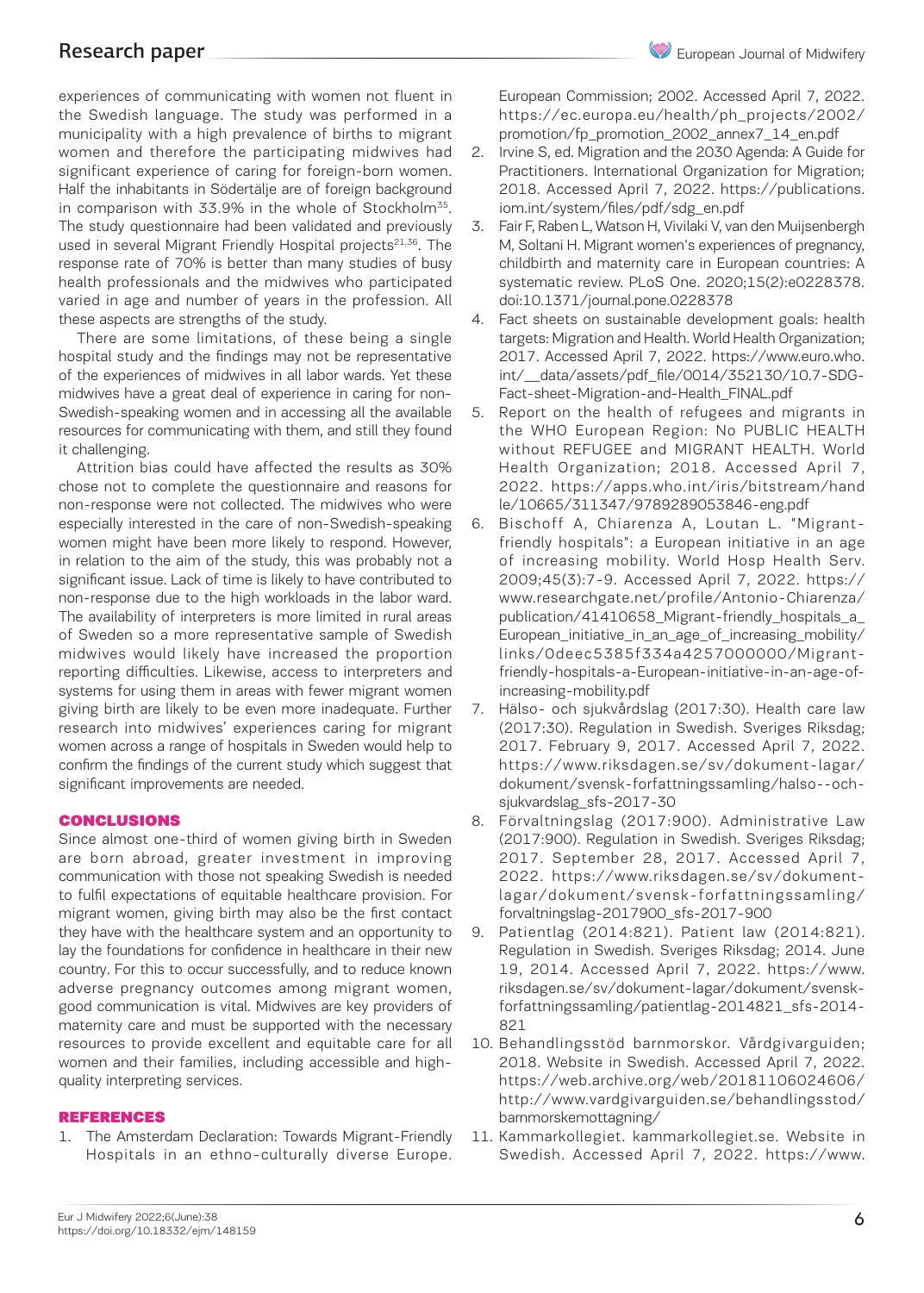kammarkollegiet.se/

- 12. Fler auktoriserade tolkar vägen dit. More authorized interpreters - the way there. Report in Swedish. Kammarkollegiet; 2017. April, 2017. Accessed April 7, 2022. https://www.kammarkollegiet.se/download/18. 1abda2991677d325932f52a/1551777025426/ Fler%20auktoriserade%20tolkar%20-%20 v%C3%A4gen%20dit\_Kammarkollegiet%20(2017).pdf
- 13. Kompetensbeskrivning för legitimerad barnmorska. Competence description for a licensed midwife. Report in Swedish. Svenska Barnmorskeförbundet; 2018. Accessed April 7, 2022. https://storage.googleapis. com/barnmorskeforbundet-se/uploads/2020/04/ Kompetensbeskrivning-for-legitimerad-barnmorska.pdf
- 14. Tunçalp Ö, Were WM, MacLennan C, et al. Quality of care for pregnant women and newborns-the WHO vision. BJOG. 2015;122(8):1045-1049. doi:10.1111/1471-0528.13451
- 15. Lyons SM, O'Keeffe FM, Clarke AT, Staines A. Cultural diversity in the Dublin maternity services: the experiences of maternity service providers when caring for ethnic minority women. Ethn Health. 2008;13(3):261-276. doi:10.1080/13557850801903020
- 16. Rechel B, Mladovsky P, Devillé W, Rijks B, Petrova-Benedict R, McKee M, eds. Migration and health in the European Union. European Observatory on Health Systems and Policies Series. World Health Organization; 2011. Accessed April 7, 2022. https://www.euro.who. int/\_\_data/assets/pdf\_file/0019/161560/e96458. pdf
- 17. Statistik om graviditeter, förlossningar och nyfödda 2018. Statistics on pregnancies, births and newborns 2018. Report in Swedish. Socialstyrelsen; 2018. February 27, 2020. Accessed April 7, 2022. https:// www.socialstyrelsen.se/globalassets/sharepointdokument/artikelkatalog/statistik/2020-2-6622.pdf
- 18. Socioekonomiska faktorers påverkan på kvinnors och barns hälsa efter förlossning. Impact of socio-economic factors on women's and children's health after childbirth. Report in Swedish. Socialstyrelsen; 2016. December, 2016. Accessed April 7, 2022. https://www. socialstyrelsen.se/globalassets/sharepoint-dokument/ artikelkatalog/ovrigt/2016-12-14.pdf
- 19. Sentell T, Chang A, Ahn HJ, Miyamura J. Maternal language and adverse birth outcomes in a statewide analysis. Women Health. 2016;56(3):257-280. doi:10.1080/03630242.2015.1088114
- 20. Nya svenska medborgare från drygt 160 länder. New Swedish citizens from more than 160 countries. Folkmängd och befolkningsförändringar 2017. Website in Swedish. Statistikmyndigheten; 2018. March 21, 2018. Accessed April 7, 2022. https:// www.scb.se/hitta-statistik/statistik-efter-amne/ befolkning/befolkningens-sammansattning/ befolkningsstatistik/pong/statistiknyhet/folkmangdoch-befolkningsforandringar-20172/
- 21. Novak-Zezula S, Schulze B, Karl-Trummer U, Krajic K, Pelikan JM. Improving interpreting in clinical

communication: models of feasible practice from the European project 'Migrant-friendly Hospitals'. Divers Equal Health Care. 2005;2(3):223-232. Accessed April 7, 2022. https://www.primescholars.com/articles/ improving-interpreting-in-clinical-communicationmodels-of-feasible-practice-from-the-europeanproject-migrantfriendly-hospitals.pdf

- 22. Exploring patient participation in reducing health-carerelated safety risks. World Health Organization; 2013. Accessed April 7, 2022. https://www.euro.who.int/\_\_ data/assets/pdf\_file/0010/185779/e96814.pdf
- 23. Karliner LS, Jacobs EA, Chen AH, Mutha S. Do professional interpreters improve clinical care for patients with limited English proficiency? A systematic review of the literature. Health Serv Res. 2007;42(2):727-754. doi:10.1111/j.1475-6773.2006.00629.x
- 24. Larkin P, Begley CM, Devane D. Women's experiences of labour and birth: an evolutionary concept analysis. Midwifery. 2009;25(2):e49-e59. doi:10.1016/j.midw.2007.07.010
- 25. Ternström E, Hildingsson I, Haines H, Rubertsson C. Higher prevalence of childbirth related fear in foreign born pregnant women--findings from a community sample in Sweden. Midwifery. 2015;31(4):445-450. doi:10.1016/j.midw.2014.11.011
- 26. Wigert H, Nilsson C, Dencker A, et al. Women's experiences of fear of childbirth: a metasynthesis of qualitative studies. Int J Qual Stud Health Well-being. 2020;15(1):1704484. doi:10.1080/17482631.2019.1704484
- 27. Fair F, Soltani H, Raben L, et al. Midwives' experiences of cultural competency training and providing perinatal care for migrant women a mixed methods study: Operational Refugee and Migrant Maternal Approach (ORAMMA) project. BMC Pregnancy Childbirth. 2021;21(1):340. doi:10.1186/s12884-021-03799-1
- 28. Hadziabdic E, Hjelm K. Register-based study concerning the problematic situation of using interpreting service in a region in Sweden. BMC Health Serv Res. 2019;19(1):727. doi:10.1186/s12913-019-4619-7
- 29. Tolkar för hälso- och sjukvården och tandvården: Kartläggning våren 2016. Interpreters for Healthcare and dentistry: Survey in the spring of 2016. Report in Swedish. Socialstyrelsen; 2016. May, 2016. Accessed April 7, 2022. https://www.socialstyrelsen.se/ globalassets/sharepoint-dokument/artikelkatalog/ ovrigt/2016-5-7.pdf
- 30. Akhavan S. Midwives' views on factors that contribute to health care inequalities among immigrants in Sweden: a qualitative study. Int J Equity Health. 2012;11(1):47. doi:10.1186/1475-9276-11-47
- 31. Akhavan S, Edge D. Foreign-born women's experiences of Community-Based Doulas in Sweden--a qualitative study. Health Care Women Int. 2012;33(9):833-848. do i:10.1080/07399332.2011.646107
- 32. Byrskog U, Small R, Schytt E. Community-based bilingual doulas for migrant women in labour and birth - findings from a Swedish register-based cohort study. BMC Pregnancy Childbirth. 2020;20(1):721. doi:10.1186/s12884-020-03412-x